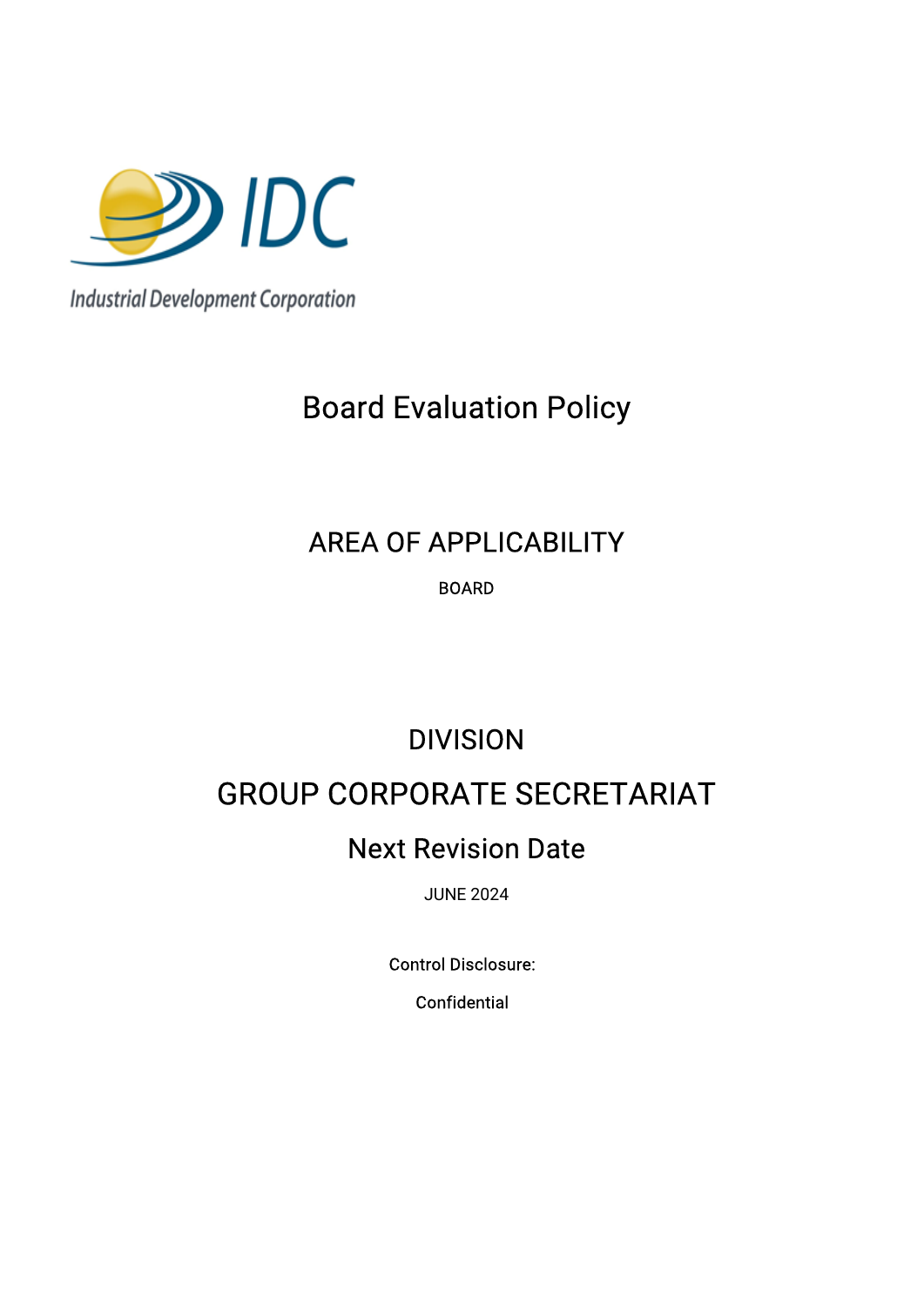### **Board Evaluation Policy**

|    | Table of Contents <b>Contents</b> 2008 and 2008 and 2010 and 2010 and 2010 and 2010 and 2010 and 2010 and 2010 and 201                                                                                                              |
|----|-------------------------------------------------------------------------------------------------------------------------------------------------------------------------------------------------------------------------------------|
| 1. |                                                                                                                                                                                                                                     |
| 2. | 0bjective 3                                                                                                                                                                                                                         |
| 3. | Definitions and Abbreviations 2000 and the control of the control of the control of the control of the control of the control of the control of the control of the control of the control of the control of the control of the      |
|    | 3.1 Definitions                                                                                                                                                                                                                     |
|    | 3.2 Abbreviations<br>3                                                                                                                                                                                                              |
|    |                                                                                                                                                                                                                                     |
|    | 4.1 Main Principles of Conduct                                                                                                                                                                                                      |
|    |                                                                                                                                                                                                                                     |
| 5. | Process for Monitoring                                                                                                                                                                                                              |
| 6. | 6                                                                                                                                                                                                                                   |
|    | 6.1 Accountabilities<br>.6<br><u> 1989 - Johann Stoff, Amerikaansk politiker (* 1989)</u>                                                                                                                                           |
|    | .6                                                                                                                                                                                                                                  |
|    | <b>Board of Directors</b><br>6.2.1<br>6                                                                                                                                                                                             |
|    | 6.2.2<br>An appointed Non-Executive Director<br>6                                                                                                                                                                                   |
|    | 6.2.3<br>Board Human Capital and Nominations Committee<br>6                                                                                                                                                                         |
|    | 6.2.4<br><b>Group Company Secretary</b><br>7                                                                                                                                                                                        |
| 7. | Verification<br>7                                                                                                                                                                                                                   |
| 8. | Non-Conformance and Non-Compliance                                                                                                                                                                                                  |
|    | 9. Related Policy Documents 7                                                                                                                                                                                                       |
|    | 10. Related Legislation and Standard Manuscription and Standard Manuscription and Standard Manuscription and Standard Manuscription and Standard Manuscription and Standard Manuscription and Standard Manuscription and Stand      |
|    | 11. Change Control <b>Control Control</b> Control Control Control Control Control Control Control Control Control Control Control Control Control Control Control Control Control Control Control Control Control Control Control C |
|    | 12. Records                                                                                                                                                                                                                         |
|    |                                                                                                                                                                                                                                     |
|    | 14. Endorsement                                                                                                                                                                                                                     |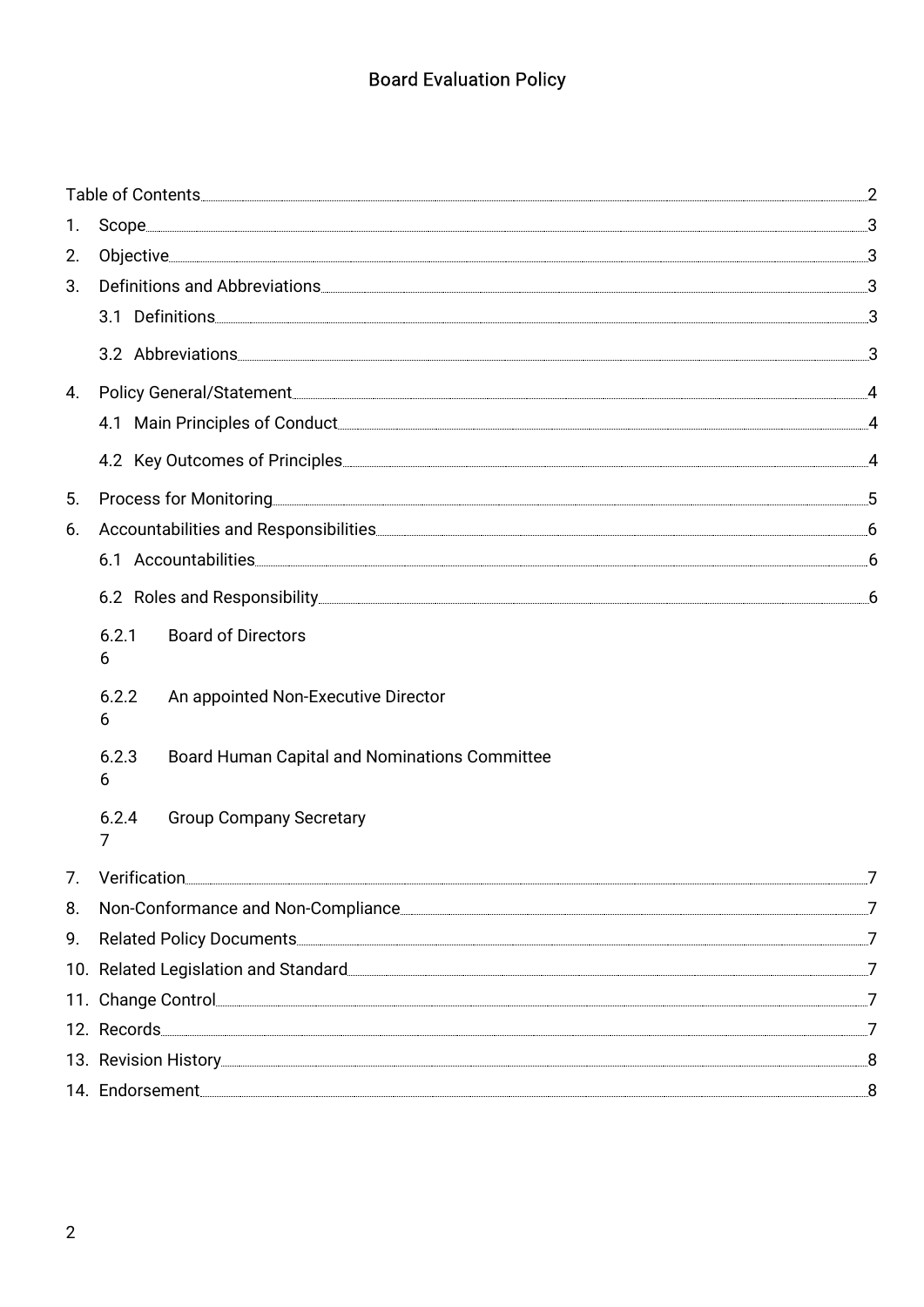#### 1. Scope

This policy outlines the principles adopted and followed by the Board of Directors of the Industrial Development Corporation of South Africa (IDC) for the evaluation of the Board and Board Committees.

This policy is applicable to the Board, Board Committees and individual members of the Board.

#### 2. Objective

The objective of this policy is to direct and set governance parameters within the IDC to ensure the effective functioning of the Board and its Committees through the implementation of a board evaluation process which will assist the board in identifying areas of excellence and areas requiring development.

#### 3. Definitions and Abbreviations

#### 3.1 Definitions

#### Board

Board of directors of Industrial Development Corporation of South Africa

#### **Companies Act**

Companies Act 71 of 2008 as amended

#### Protocol

Protocol on Corporate Governance in the Public Sector

#### The Act

Public Finance Management Act 1 of 1999 as amended ("the PFMA")

#### The IDC Act

Industrial Development Act 22 of 1940 as amended. (the IDC Act)

#### King IV Report

Report on Corporate Governance for South Africa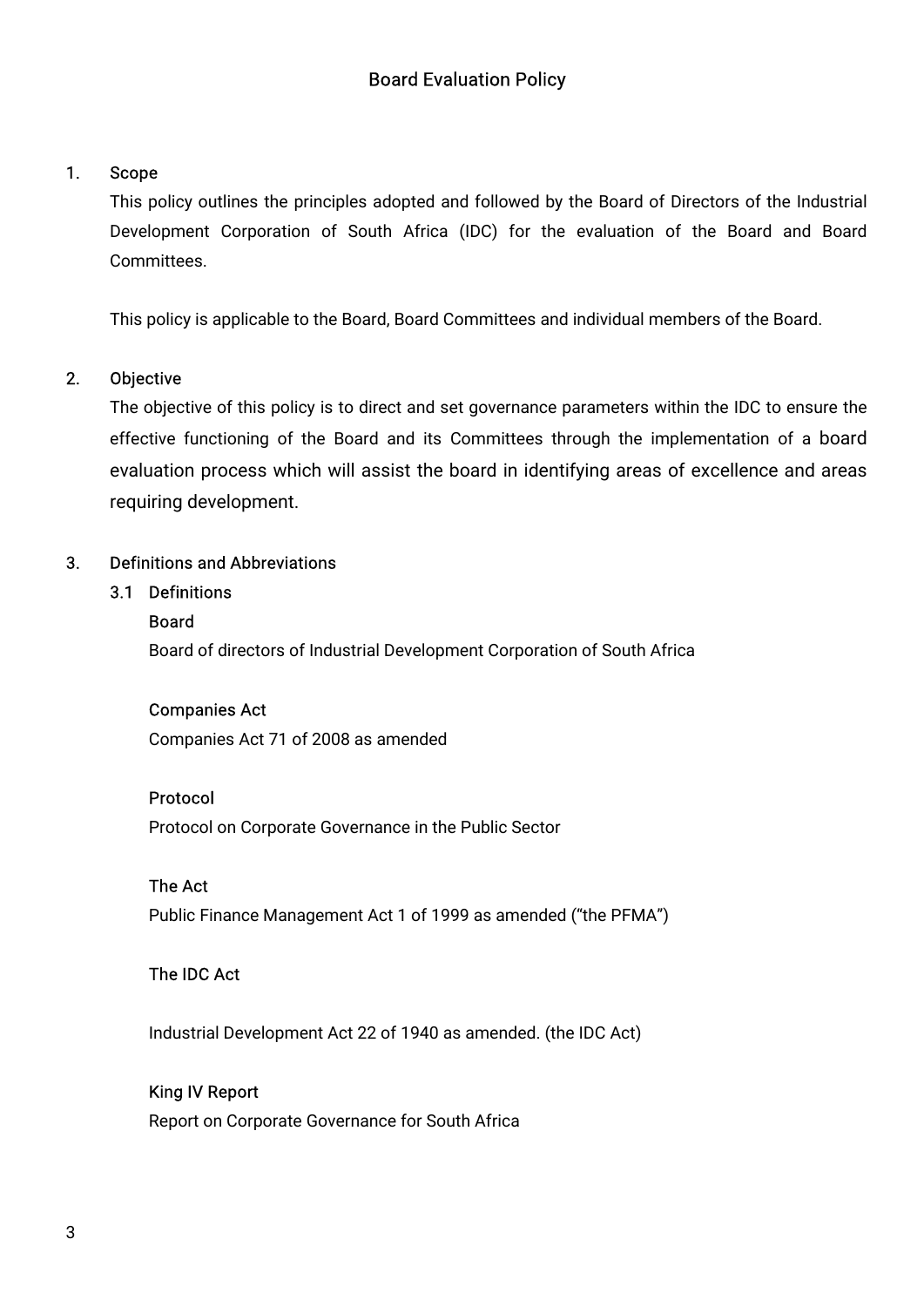#### 3.2 Abbreviations

| <b>Abbreviation</b> | <b>Description</b>                      |
|---------------------|-----------------------------------------|
| AGM                 | <b>Annual General Meeting</b>           |
| <b>ACT</b>          | IDC Act No 22 of 1940                   |
| PFMA                | Public Finance Management Act 1 of 1999 |

#### 4. Policy General/Statement

- a) The Board recognises that board evaluation is a key process in ensuring good governance practices within its governance structure.
- b) The Board acknowledges the need for a policy detailing its evaluation and that of its Committees to ensure effective governance of the Corporation, transparency, positive outcomes, accountable, ethical, effective and competent leadership.
- c) The policy is quided by the King IV Report and should be read in conjunction with the IDC Board Charter.

#### 4.1 Main Principles of Conduct

- a. The Board, through its Board Human Capital and Nomination's Committee (BHCNC), is responsible for the evaluation of its performance and that of its committees, its Chairperson and its individual members.
- b. The evaluation of performance of the Chairperson will be led by the chairman of the BHCNC.
- c. The BHCNC is responsible for reviewing the effectiveness of the Board, the Board Committees and the individual members. For this purpose, the BHCNC will adopt an appropriate methodology to perform the performance evaluations which will be approved by the Board prior to implementation.
- d. A formal process, either internally driven or externally facilitated but in accordance with a methodology to be developed by the BHCNC and approved by the Board, will be followed for the evaluation of the board, its committees, its Chairperson and its individual members, at least every two years.
- e. Every alternate year, the board will schedule for consideration, reflection and discussion of its performance and that of its committees, its Chairperson and its individual members by an independent service provider.
- f. Individual assessments will be kept confidential but will be discussed with each member to facilitate the member's own personal growth and development goals and to ensure there is alignment with the requirements from the Board.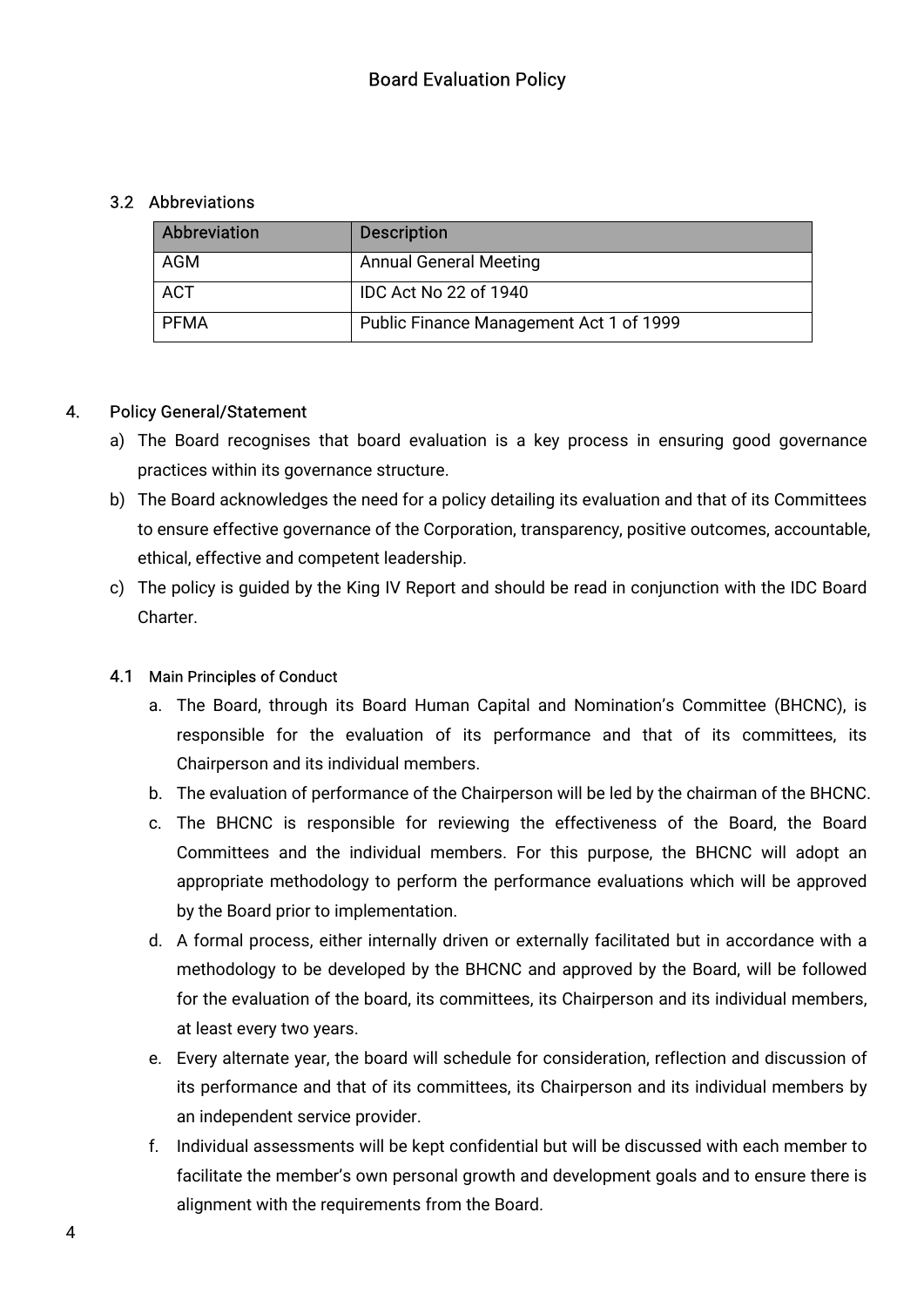g. The results from the evaluations undertaken will be outlined in the annual integrated report of the Corporation.

#### 4.2 Key Outcomes of Principles

The principles of this policy shall yield the following outcomes:

- a. Competent Board.
- b. Positive relationships with key stakeholders.
- c. Perceived legitimacy and credibility.
- d. Identify development areas.
- e. Assist in the development of personal growth and development goals of individual directors.
- f. Evaluate the adequacy, efficiency, and appropriateness of the governance structures within the IDC.

#### 5. Process for Monitoring

The effective implementation and monitoring of this Policy shall be done through the BHCNC.

This policy shall be reviewed accordingly to reflect changes in applicable corporate governance protocols and regulatory requirements to ensure that it remains relevant and complies with current trends.

The Internal Audit Department shall conduct audits in accordance with the standards set by the Institute of Internal Auditors on a planned interval to determine compliance and effectiveness of this policy.

| MONITORING CONTROLS            | <b>PURPOSE</b>                  | <b>RESPONSIBLE</b>    | <b>FREQUENCY</b>         |
|--------------------------------|---------------------------------|-----------------------|--------------------------|
| Group<br>Company               | Provide the Executive Authority | <b>Internal Audit</b> | <b>Planned Intervals</b> |
| Secretary                      | with an independent oversight   |                       |                          |
|                                | with regards to conformance     |                       |                          |
|                                | to this policy.                 |                       |                          |
| Board<br>Human Capital         | To monitor performance of       | Group Company         | <b>Annual basis</b>      |
| <b>Nominations</b><br>and      | this policy                     | Secretary             |                          |
| Committee,<br><b>or</b><br>any |                                 |                       |                          |
| other<br>Committee             |                                 |                       |                          |
| appointed by the Board         |                                 |                       |                          |
| <b>Board</b>                   | To discuss performance report   | Group Company         | <b>Annual basis</b>      |
|                                | of this policy                  | Secretary             |                          |

Note: This policy shall be reviewed every three years and if there is a need to review it before the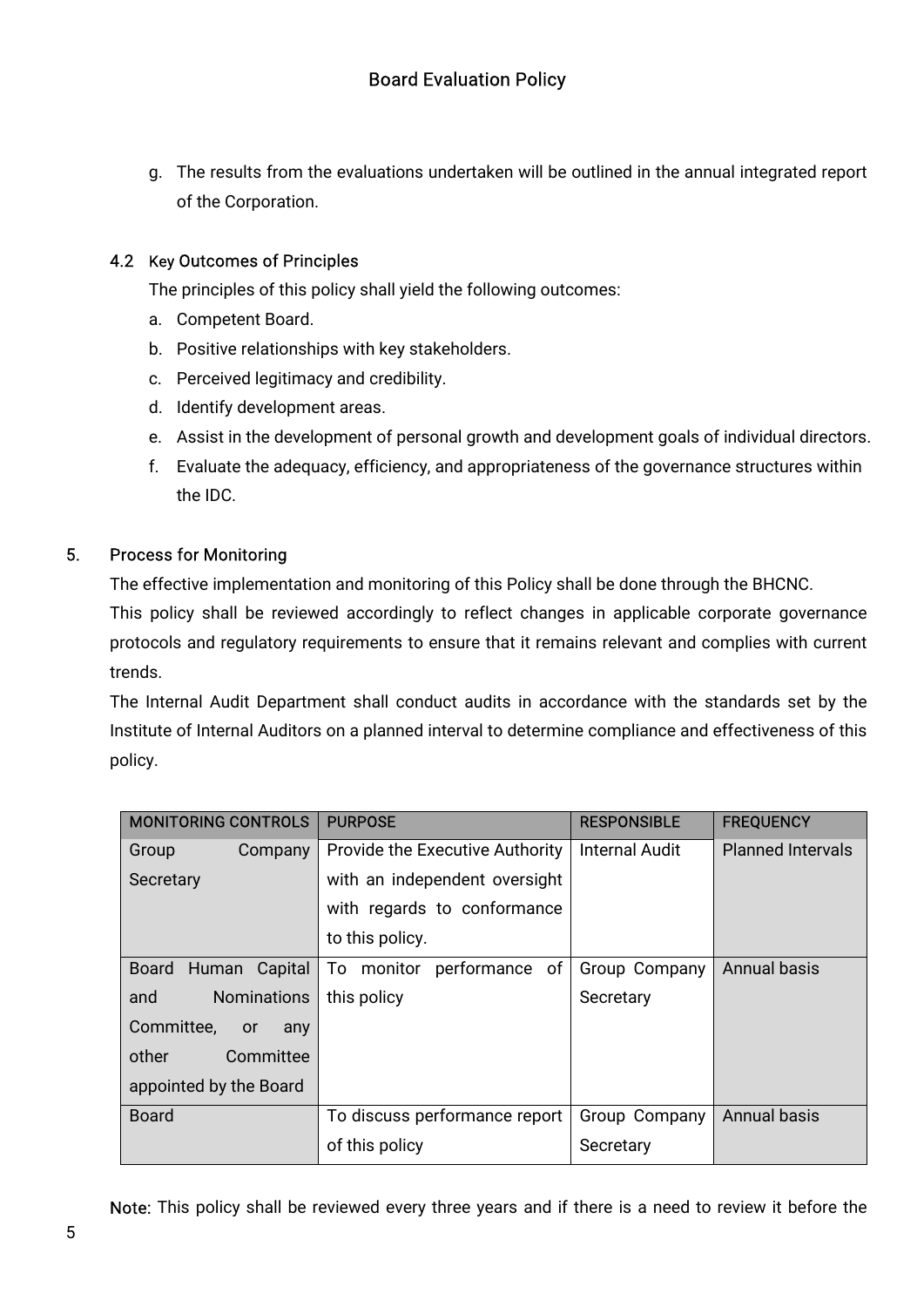three-year cycle due to any circumstances the policy will be reviewed accordingly.

#### 6. Accountabilities and Responsibilities

#### 6.1 Accountabilities

The overall accountability for development and implementation of this policy lies with the Board of Directors, with the support of the Group Company Secretary as a responsible person for the actual development and implementation of this policy, however, in the absence of the Group Company Secretary, a delegated person shall assume responsibility as per delegation of authority.

|                      | <b>ACCOUNTABLE</b> | <b>CONSULTED</b>       | <b>INFORMED</b>            |
|----------------------|--------------------|------------------------|----------------------------|
| <b>RESPONSIBLE</b>   |                    |                        |                            |
| <b>Group Company</b> | <b>Board</b>       | <b>Head: Corporate</b> | <b>Company Secretariat</b> |
| <b>Secretary</b>     |                    | <b>Secretariat</b>     | Personnel                  |
| Has overall          | Has overall        | Have overall           | Have overall               |
| responsibility for   | accountability for | responsibility for     | responsibility for         |
| implementation and   | development and    | development and        | adherence and              |
| adherence of this    | implementation of  | performance of a       | performance of a given     |
| policy.              | this policy.       | given task.            | task.                      |

#### 6.2 Roles and Responsibility

#### 6.2.1 Board of Directors

- a. The Board ensures that the evaluation of the Board, and that of its committees, its Chairperson and its individual members is conducted in accordance with this Policy.
- b. The Board ensures that the evaluation report is submitted to the Executive Authority in accordance with the Shareholder Compact.
- c. The Board ensures that a summary of the evaluation report is included in the integrated report that will be presented at the Corporation's AGM.
- d. The Board ensures that matters which have been raised in the evaluation are addressed appropriately.

#### 6.2.2 An appointed Non-Executive Director

a. The chairman of the BHCNC will be appointed as a Non-Executive Director who will be responsible to lead the evaluation of the Chairperson.

#### 6.2.3 Board Human Capital and Nominations Committee

a. The BHCNC is responsible to review the effectiveness of the Board, Board Committees and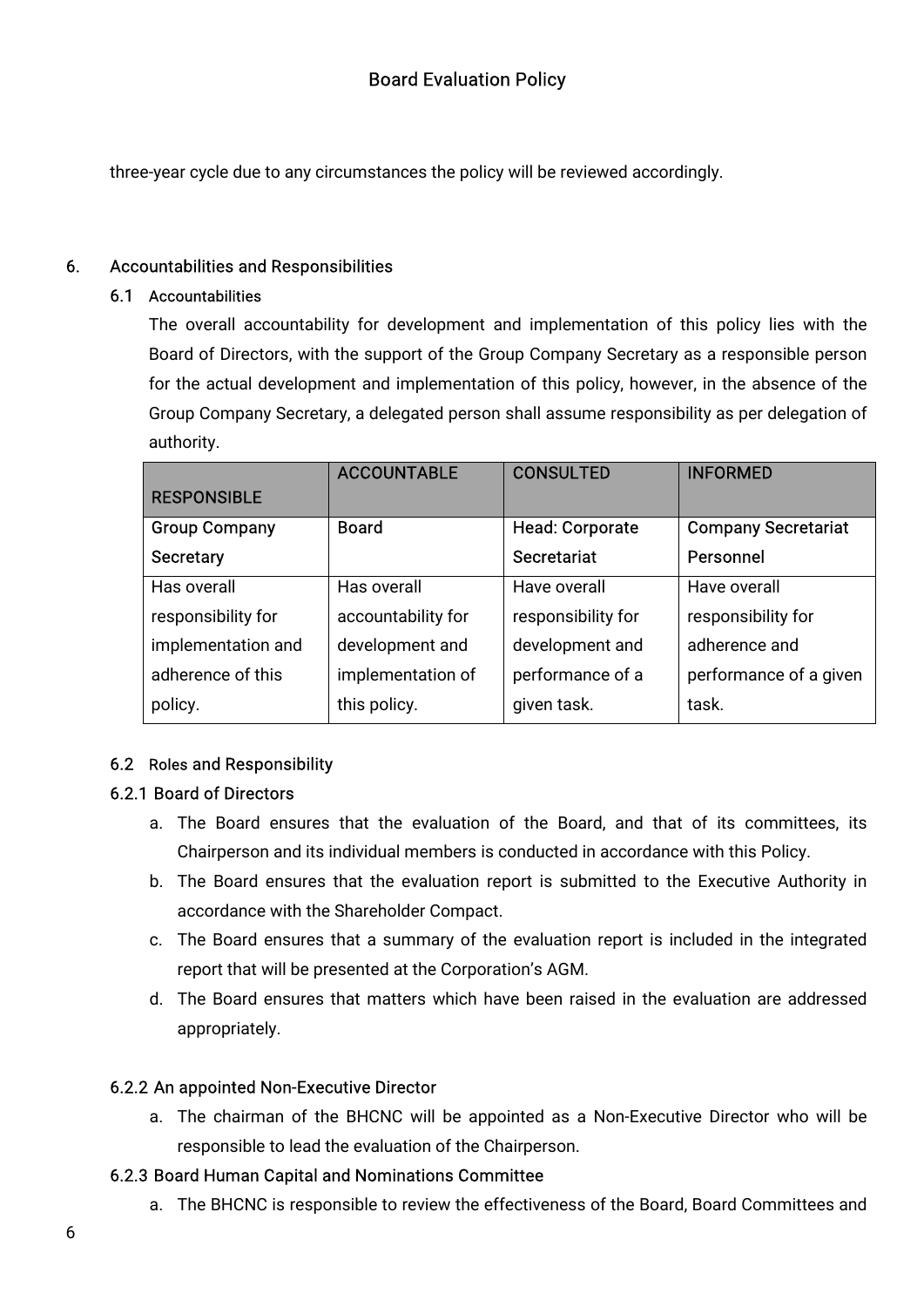individual Board members.

b. The findings of the board evaluation should be presented to the BHCNC prior to presentation to the board, where relevant, an action plan to address findings will be formulated.

#### 6.2.4 Group Company Secretary

- a. The Group Company Secretary is responsible for:
	- i. ensuring that the evaluation is conducted in terms of this Policy
	- ii. reviewing this policy and ensuring that it complies with best practice.
	- iii. ensuring that action plans formulated by the BHCNC implemented.

#### 7. Verification

This policy shall be verified in accordance with IDC Policy of Policies.

#### 8. Non-Conformance and Non-Compliance

Any deviation from this policy shall be identified and registered with corrective and preventative measures for continuous improvement.

#### 9. Related Policy Documents

IDC Board Charter.

#### 10. Related Legislation and Standard

Public Finance Management Act No. 1 of 1999; IDC Act No 22 of 1940 as amended; Companies Act No. 71 of 2008 as amended; King IV Report as amended; and JSE Debt Listing Requirements.

#### 11. Change Control

This policy shall only be changed with the authorisation of the Board.

#### 12. Records

| <b>Record Name</b>      | <b>Storage</b><br>Location | Record<br><b>Number</b> | Responsible<br>Person | <b>Retention Time</b> |
|-------------------------|----------------------------|-------------------------|-----------------------|-----------------------|
| <b>Board Evaluation</b> | <b>IDC</b> Intranet        | $V^{\prime}$            | <b>Group Company</b>  | Three (3) years       |